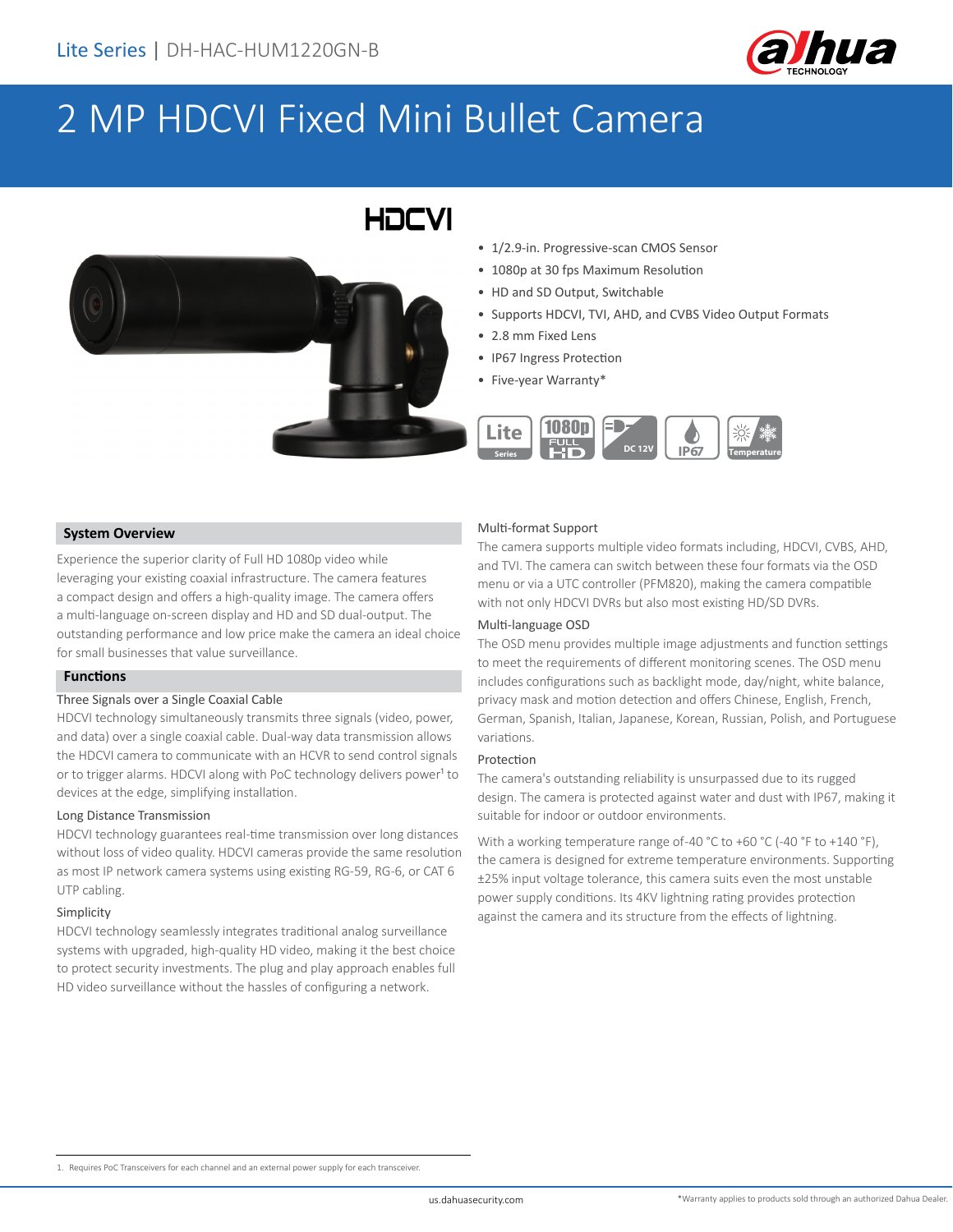## Lite Series | DH-HAC-HUM1220GN-B

#### **Technical Specification**

|--|--|

| <b>Image Sensor</b>             | 1/2.9-in. CMOS Sensor                             |
|---------------------------------|---------------------------------------------------|
| <b>Effective Pixels</b>         | 1920(H) x 1080(V), 2 MP                           |
| <b>Scanning System</b>          | Progressive                                       |
| <b>Electronic Shutter Speed</b> | 1/30 s to 1/100,000 s                             |
| Minimum Illumination            | Color: 0.02 lux at F2.0<br>B/W: 0.002 lux at F.20 |
| S/N Ratio                       | More than 65 dB                                   |
| Lens                            |                                                   |
| Lens Type                       | Fixed Lens / Fixed Iris                           |
| Mount Type                      | Board-in                                          |
| Focal Length                    | $2.8$ mm                                          |
| <b>Maximum Aperture</b>         | F2.0                                              |
| Horizontal Angle of View        | $109.40^{\circ}$                                  |
| Close Focus Distance            | 500 mm (19.69 in.)                                |
|                                 |                                                   |

DORI Distance<sup>2</sup>

| Detect        | Observe      | Recognize   | Identify    |
|---------------|--------------|-------------|-------------|
| $(8$ ppf $)$  | $(19$ ppf)   | $(38$ ppf)  | $(76$ ppf)  |
| 40 m (131 ft) | 16 m (52 ft) | 8 m (28 ft) | 4 m (13 ft) |

#### Video

| Resolution                      | 1080p (1920 × 1080)                                                                   |                                                        |
|---------------------------------|---------------------------------------------------------------------------------------|--------------------------------------------------------|
| Frame Rate                      | 1080p at 30 fps<br>720p at 60 fps                                                     |                                                        |
| Video Output                    | One (1) BNC HDCVI High-definition Channel, or<br>One (1) BNC CVBS Channel, switchable |                                                        |
| Video Transmission <sup>3</sup> | RG-59/U Coax                                                                          | 720p: 800 m (2624.67 ft)<br>1080p: 500 m (1640.42 ft)  |
|                                 | RG-6/U Coax                                                                           | 720p: 1200 m (3937.01 ft)<br>1080p: 800 m (2624.67 ft) |
|                                 | CAT 6 UTP<br>(balun required)                                                         | 720p: 450 m (1476.38 ft)<br>1080p: 300 m (984.25 ft)   |
| Day/Night                       | Auto (electronic), Manual                                                             |                                                        |
| OSD Menu                        | Multi-language                                                                        |                                                        |
| <b>BLC Mode</b>                 | BLC, HLC, DWDR                                                                        |                                                        |
| <b>WDR</b>                      | Digital WDR                                                                           |                                                        |
| Gain Control                    | AGC                                                                                   |                                                        |
| Noise Reduction                 | 2D                                                                                    |                                                        |
| White Balance                   | Auto, Manual                                                                          |                                                        |

#### Certifications

| Safety                                        | No UL Certification                                                                                 |  |  |
|-----------------------------------------------|-----------------------------------------------------------------------------------------------------|--|--|
| <b>Electromagnetic Compatibility</b><br>(EMC) | EN 55032<br>FCC CFR 47 FCC Part 15 Subpart B<br>ANSI C63.4-2014                                     |  |  |
| Immunity                                      | FN 50130-4<br>FN 55024                                                                              |  |  |
| Flectrical                                    |                                                                                                     |  |  |
| Power Supply                                  | 12 VDC ± 25%                                                                                        |  |  |
| <b>Power Consumption</b>                      | Maximum 0.6 W                                                                                       |  |  |
| Fnvironmental                                 |                                                                                                     |  |  |
| <b>Operating Conditions</b>                   | -40° C to +60° C (-40° F to +140° F),<br>Less than 95% RH<br>Initiate startup above -40° C (-40° F) |  |  |
| <b>Storage Conditions</b>                     | -40° C to +60° C (-40° F to +140° F),<br>Less than 95% RH                                           |  |  |
| <b>Ingress Protection</b>                     | <b>IP67</b>                                                                                         |  |  |
| Construction                                  |                                                                                                     |  |  |
| Casing                                        | Aluminium                                                                                           |  |  |
| <b>Dimensions</b>                             | 110.10 mm x 50.0 mm x 47.40 mm<br>(4.33 in. x 1.97 in. x 1.87 in.)                                  |  |  |
| Net Weight                                    | 0.10 kg (0.22 lb)                                                                                   |  |  |
| <b>Gross Weight</b>                           | 0.15 kg (0.33 lb)                                                                                   |  |  |

- 2. The DORI distance is a measure of the general proximity for a specific classification to help pinpoint the right<br>camera for your needs. The DORI distance is calculated based on sensor specifications and lab test results
- 3. Transmission distance results verified by real-scene testing in Dahua's test laboratory. Actual transmission distances may vary due to external influences, cable quality, and wiring structures.